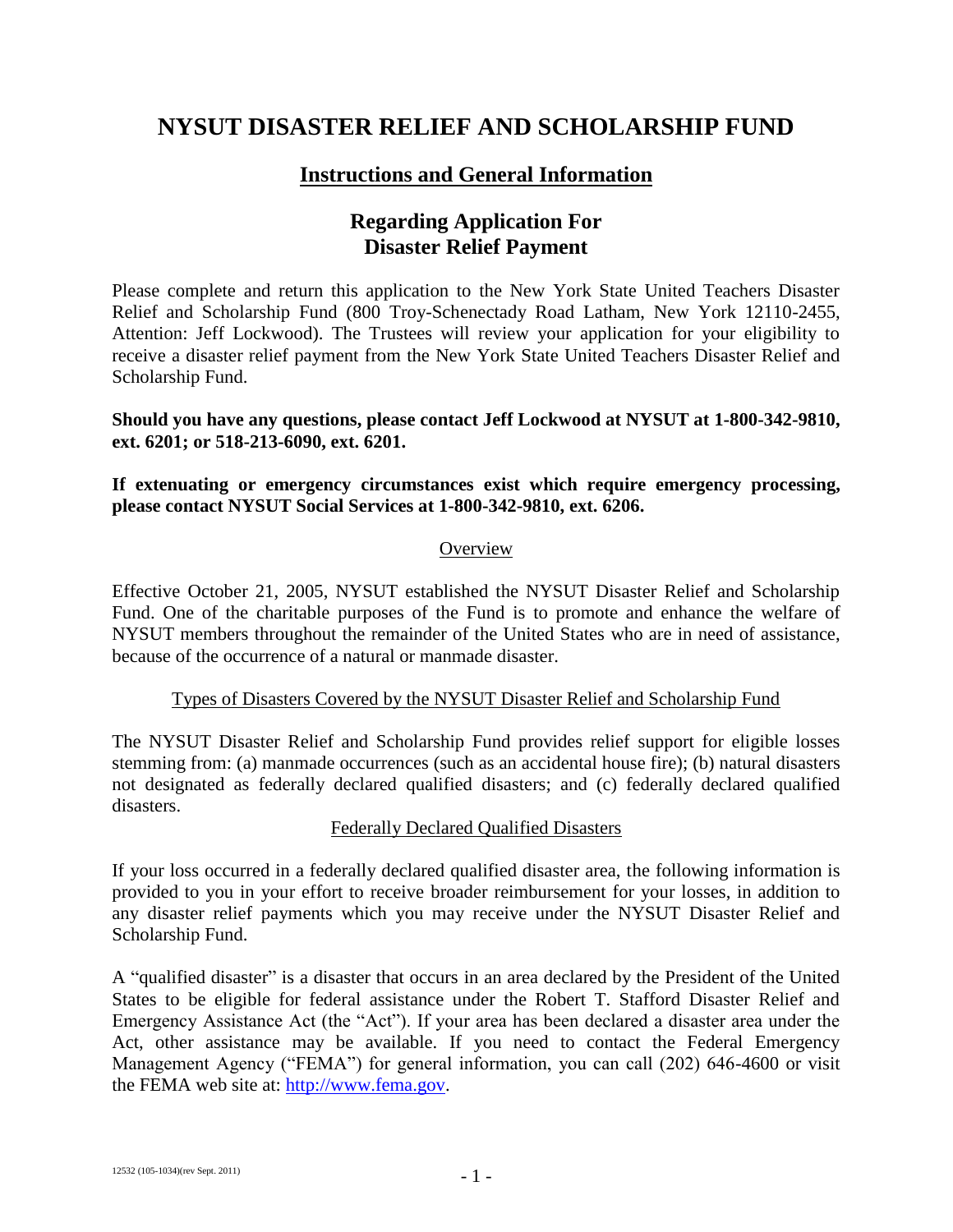A list of areas warranting assistance under the Act is also available by calling FEMA at (800) 621-3362 or (800) 462-7585 (if you are a TTY/TDD user) and at the FEMA web site at: <http://www.fema.gov/news/disasters.fema> and the Internal Revenue Service web site at: [http://www.irs.gov/newsroom.](http://www.irs.gov/newsroom)

#### Ineligible Disaster Relief Payments

Disaster relief payments from the NYSUT Disaster Relief and Scholarship Fund may not include:

1. Payments for expenses otherwise paid for by insurance or other reimbursements.

2. Income replacement payments, such as payments of lost wages, lost business income, or unemployment compensation.

3. Payments for the cost of nonessential, luxury, or decorative items.

4. Any other payments for which the Trustees determine (in their sole discretion) cannot be made from the NYSUT Disaster Relief and Scholarship Fund.

#### Taxation

Under federal law, cash payments like those in which disaster victims receive from the NYSUT Disaster Relief and Scholarship Fund, *generally* are not included in your income for federal tax purposes. Moreover, such payments are not subject to employment taxes (Social Security, Medicare, and federal unemployment taxes). Accordingly, the NYSUT Disaster Relief and Scholarship Fund will not withhold any federal taxes from these payments. *Nonetheless, because each individual's tax situation is unique, you are strongly encouraged to consult a tax professional to determine what impact such payments may have on your personal income tax situation. You may also obtain more information from IRS Publication 547 "Casualties, Disasters, and Thefts" available at [http://www.irs.gov/pub/irs-pdf/p547.pdf.](http://www.irs.gov/pub/irs-pdf/p547.pdf)*

The content of this Application is not intended to serve as legal or tax advice*.*

#### Important Reminder

Please remember to complete the entire form which is enclosed, and before submitting it to the NYSUT Disaster Relief and Scholarship Fund, present the completed form to your local union President for signing.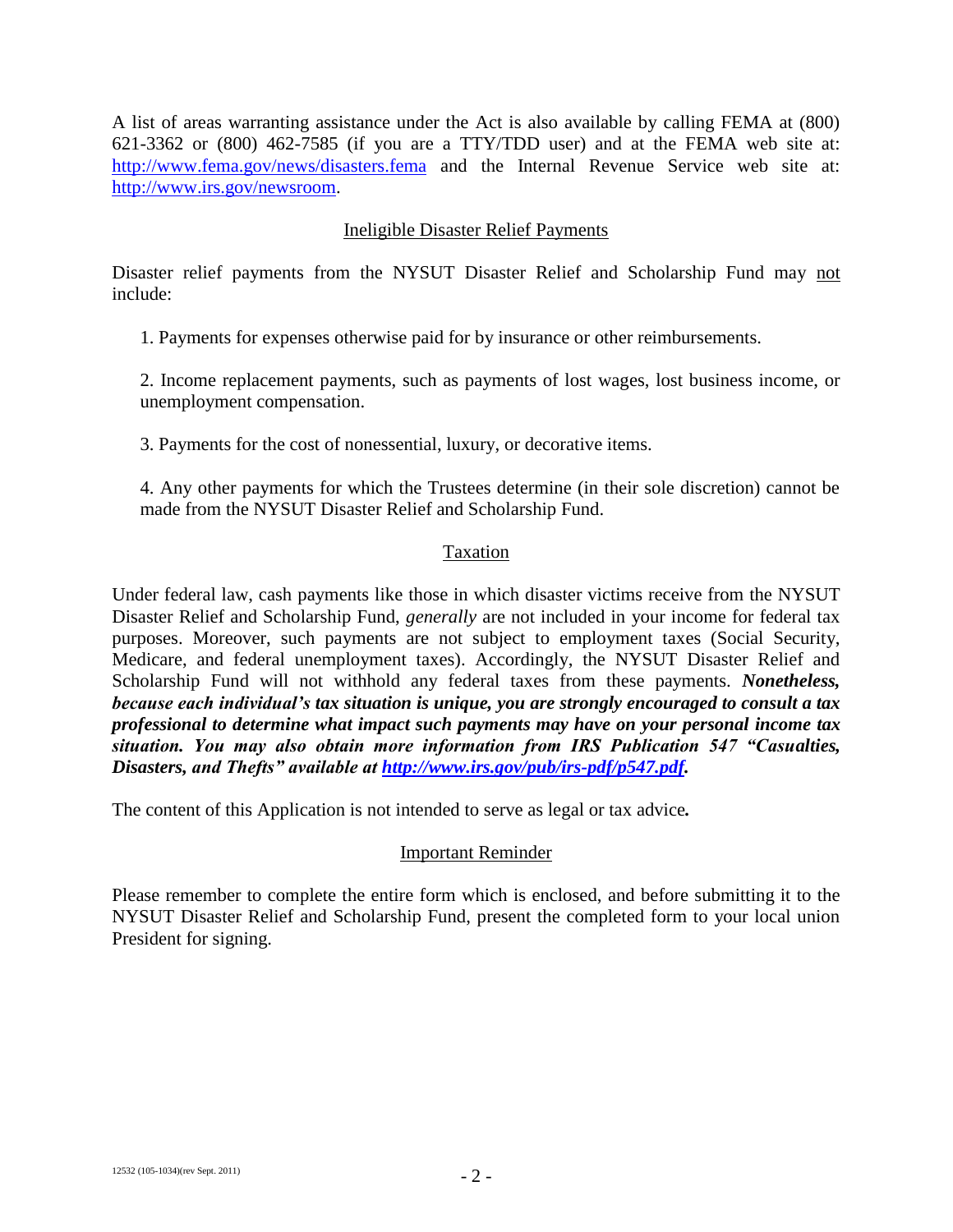# **NYSUT DISASTER RELIEF AND SCHOLARSHIP FUND**

### **Application For Disaster Relief Payment**

**Your union is committed to helping members in times of need through its Disaster Relief and Scholarship Fund. Please read and follow the directions for completing this application. If extenuating or emergency circumstances exist which require emergency processing, please contact NYSUT Social Services at 1-800-342-9810, ext. 6206.**

I (print your full name) affirm that I meet all requirements to receive a disaster relief payment from the NYSUT Disaster Relief and Scholarship Fund in that:

1. As a result of a natural or manmade disaster such as a fire, flood, tornado or hurricane (for illustration purposes only), I have incurred (or will incur) the following expenses for either of the following losses: (a) the repair, rehabilitation, or replacement of my personal residence and/or its contents; or (b) the basics necessities, such as food, clothing, housing (including repairs), transportation, or medical assistance (for illustration purposes only); please list the types of losses and associated expenses (dollar amounts):

2. Please describe the type of natural or manmade disaster that caused the losses for which you seek reimbursement (for example, fire, flood, tornado, hurricane, etc.):

<sup>3.</sup> I understand that I am required to submit *available receipts* or *available estimates,* or any other *available documentation*, evidence, data, or other information in support of my application